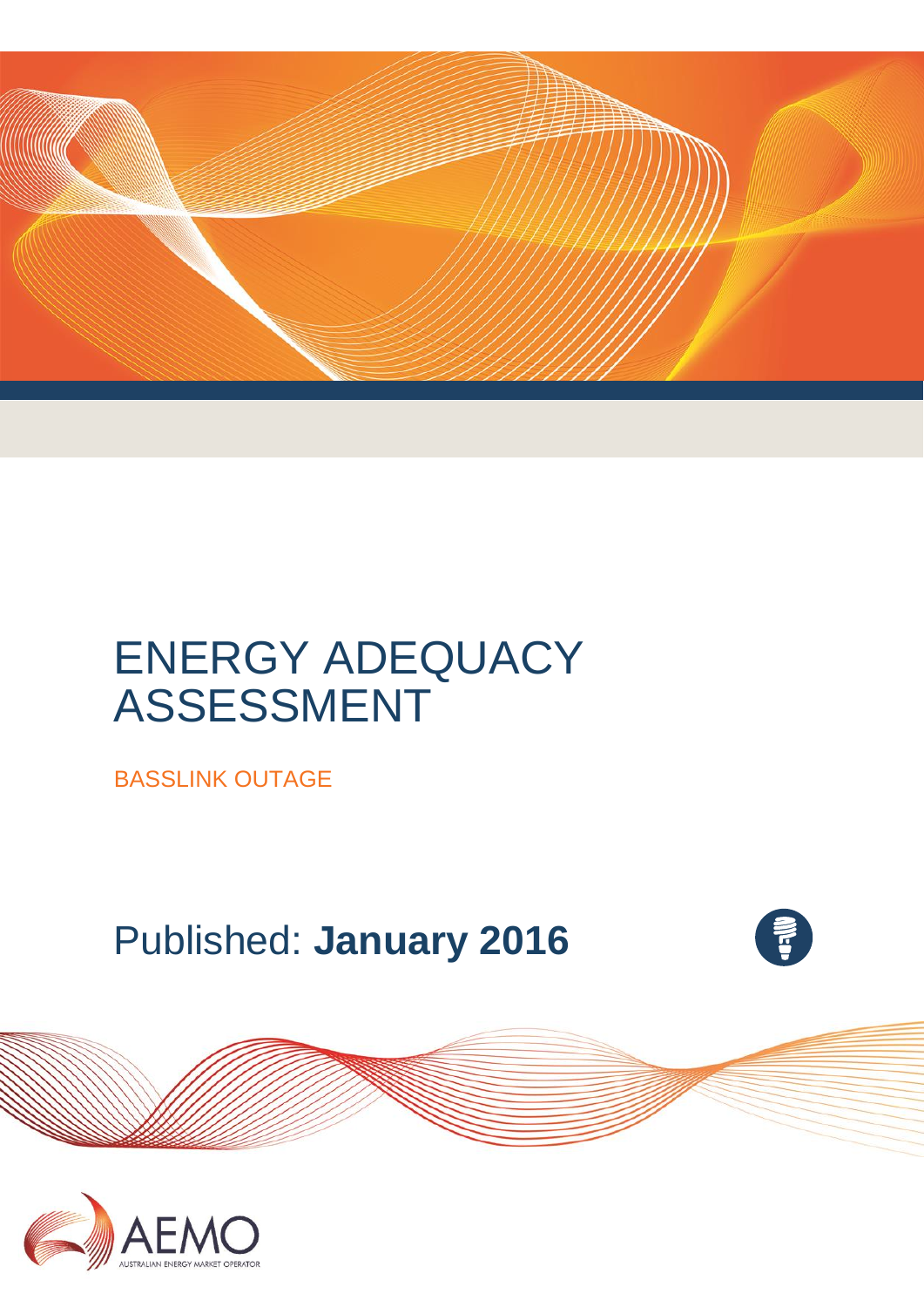

### IMPORTANT NOTICE

#### **Disclaimer**

This report contains data provided by or collected from third parties, and conclusions, opinions or assumptions that are based on that data.

Australian Energy Market Operator Limited (AEMO) has made every effort to ensure the quality of the information in this document but cannot guarantee its accuracy or completeness. This publication does not include all of the information that an investor, participant or potential participant in the National Electricity Market might require, and does not amount to a recommendation of any investment.

Anyone proposing to use the information in this publication (including information and reports from third parties) should independently verify and check its accuracy, completeness and suitability for purpose, and obtain independent and specific advice from appropriate experts.

Accordingly, to the maximum extent permitted by law, AEMO and its officers, employees and consultants involved in the preparation of this document:

- make no representation or warranty, express or implied, as to the currency, accuracy, reliability or completeness of the information in this document; and
- are not liable (whether by reason of negligence or otherwise) for any statements or representations in this document, or any omissions from it, or for any use or reliance on the information in it.

#### **Acknowledgement**

AEMO acknowledges the support, co-operation and contribution of market participants in providing data and information used in this publication.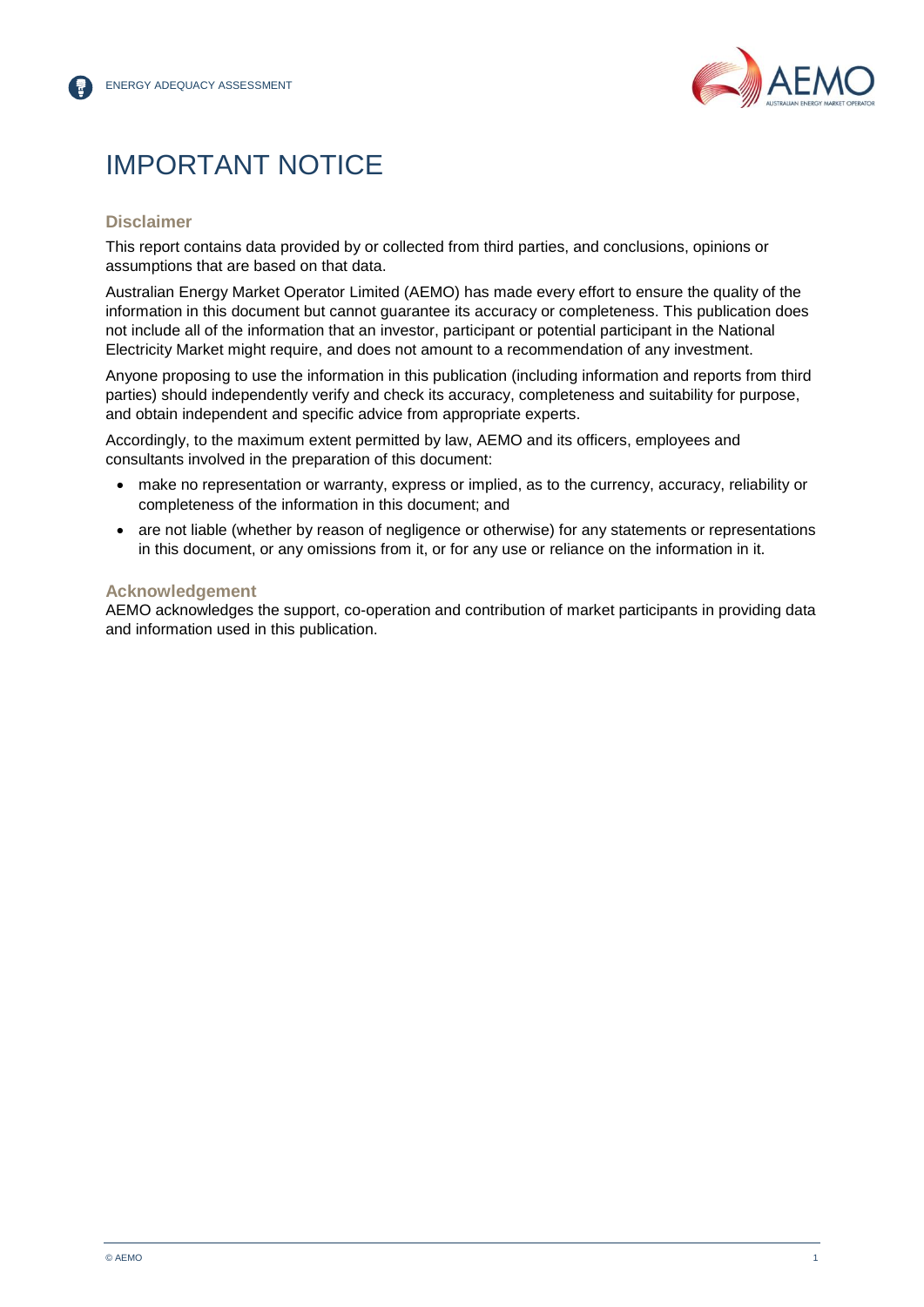

### 1. TASMANIAN ELECTRICITY SUPPLY

This report provides updated information about the adequacy of electricity supply in the National Electricity Market (NEM) following updated information about the Basslink Interconnector fault which occurred on 20 December 2015, disconnecting Tasmania from the NEM.

This report follows the December 2015 Energy Adequacy Assessment Projection (EAAP), and provides an updated assessment based on the revised return to service date of the Basslink Interconnector on 19 March 2016, as announced by the asset owner on 14 January 2016.

This latest analysis confirms no regional reliability standard breaches in Victoria or Tasmania over the next two years if Bassslink Interconnector is returned to service 19 March 2016. The reliability standard prescribes a maximum of 0.002% of all operational consumption can go unserved for any region in any financial year.

AEMO has assessed energy adequacy in Tasmania using the low rainfall scenario defined in the Energy Adequacy Assessment Projection (EAAP) Guidelines<sup>1</sup>, namely:

 Based on rainfall between 1 July 2006 and 30 June 2007 for all regions except New South Wales. New South Wales is based on rainfall between 1 June 2006 and 31 May 2007.<sup>2</sup>

#### **Energy adequacy projections**

AEMO's analysis under the low rainfall scenario, which would have the highest impact on the adequacy of electricity supply, indicates:

- No projected reliability standard breaches in Tasmania over the period until 19 March 2016 when the Basslink Interconnector is expected to return to service.
- More than 500 gigawatt hours (GWh) of gas-fired generation (approximately 25% of total generation) is expected in Tasmania before 19 March 2016. This generation will require reliable gas supply from Victoria (about 60 terajoules (TJ) per day). AEMO is satisfied that there is sufficient gas transportation capacity to supply this Tasmanian gas-fired generation, without impacting gas supply to Victoria.
- No reliability standard breaches in Victoria, with no imports from Tasmania during the Basslink outage.

Any further changes to the supply mix (such as reduced wind generation, unplanned generation outages, or gas supply interruptions) could put Tasmanian energy adequacy at risk.

#### **Modelling methodology**

This analysis is based on information provided by participants, through the Generator Energy Limitation Framework, for the December 2015 EAAP, with the following changes to assumptions:

- The Tamar Valley Combined Cycle Gas Turbine has returned to service with a capacity of 208 megawatts (MW) from 20 January 2016.
- Basslink Interconnector will return to service on 19 March 2016, as advised by the asset owner.
- Updated model to reflect current water storage levels in Tasmania for hydro electricity, that are at 20.7 per cent (2,982 GWh) as at 15 January 2016.

The analysis is conducted over a two-year timeframe. As the study is probabilistic in nature, AEMO performs 400 simulations (considering various unplanned generation outage states) for the low rainfall scenario using both 10% and 50% probability of exceedance demand forecasts. From these simulations, the expected yearly regional energy consumption at risk of not being served is calculated and compared against the reliability standard to assess adequacy of supply.

l <sup>1</sup>http://www.aemo.com.au/AEMO%20Home/Electricity/Resources/Reports%20and%20Documents/~/media/Files/Other/electricityops/EAAP\_Guideli nes.ashx